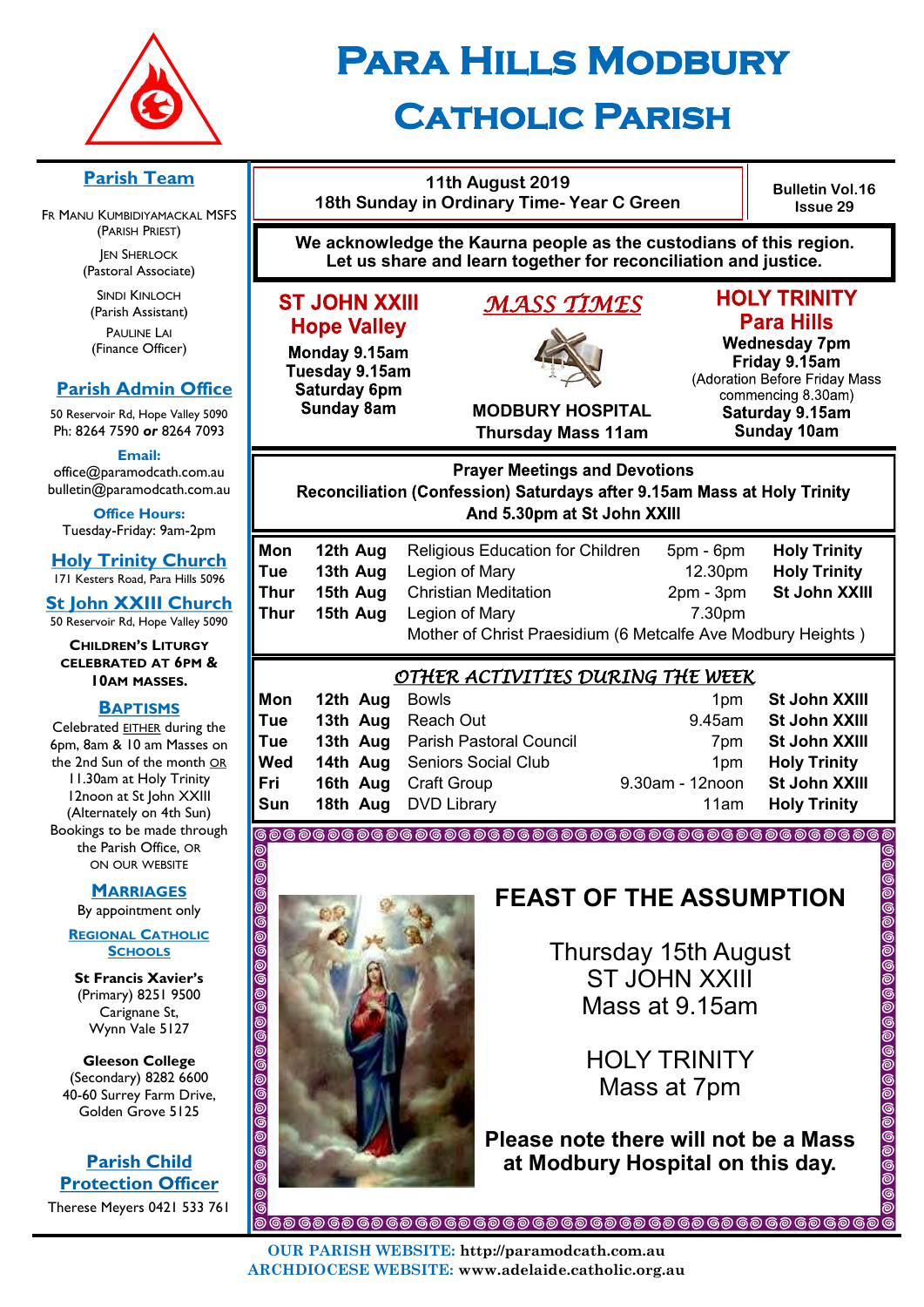# **Rooted in Faith and Always Ready**

The central theme of today's readings is the necessity of trusting Faith in God's promises and vigilant preparedness in the followers of Christ.

The first reading cites the Faith-filled preparedness of the ancient Hebrew slaves in Egypt before their mass exodus to the Promised Land. Their trusting Faith in their God's promises gave them hope. With expectant Hope, the Hebrews obediently sacrificed the first

Passover Lamb and ate the first ritual meal, as

prescribed by their God through Moses. They awaited their imminent release and were prepared for it.

Today's Responsorial Psalm, invites us to express our own confidence in God and declare our trust in His providence.

In the Second Reading, taken from the last chapter of the letter to the Hebrews, Faith is defined as "the

realization of what is hoped for and evidence of things not seen" (Heb 11:1). It tries to bolster the Faith of the Jewish Christians, by appealing to the example of their ancestors, starting with Abraham, and reviewing the things they had accomplished by Faith. In the Gospel, Jesus challenges his disciples to trust the Father's promise to give them eternal happiness in His kingdom. However they are to be prepared at all times, because the Son of Man will come at an unexpected hour. In the second part of today's Gospel, Jesus exhorts his followers to be steadfast in their Faith and be ever

vigilant. He explains his point using three mini-parables. The servants of a master who are entrusted with the management of the household. A trusted steward ran his master's house and administered his estate. When his master was not at home, the steward was ever vigilant. He prepared himself for his master's return at any time of the day or night by always doing his duties faithfully. Jesus illustrates the same point using another mini

parable of the wise servants waiting for the return of their master after a wedding feast.

Jesus teaches us the need for constant vigilance, using yet another mini parable of the thief and the treasure. We should not lose our treasure of Divine grace like the man who awoke one day to discover that a thief had

stolen his wealth during the night. We must be vigilant like the servant in the parable waiting for his master's unexpected return or like the wise homeowner who was well prepared for the unexpected break-in by a thief. Since the time of our death is quite uncertain, we too, must be ever ready to meet our Lord at any moment.

He should find us carrying out our task of love, mercy and service, rather than leaving things undone or

half-done. He should also find us at peace with God, ourselves and with our fellowmen.

Jesus then presents the parable of the unwise steward as a warning to us. The unwise steward made two

mistakes. (i) He said, "I will do what I like while my master is away". Like him, we often forget that our Lord is always with us, and that we will be accountable to him on the day of reckoning. Misuse of an office for one's own advantage or the abuse of others will bring about severe punishment, for the returning Lord will place that servant "with the unfaithful."

*cont*

| Readings for 18th August 2019 |      |                |
|-------------------------------|------|----------------|
| 1st Reading Jer               |      | $38:4-6, 8-10$ |
| 2nd Reading Heb               |      | $12:1 - 4$     |
| Gospel                        | Luke | 12:49-53       |

#### **Our Community's Prayer Petitions**  *PLEASE NOTE: THE NAMES ON THE SICK LIST WILL REMAIN FOR TWO MONTHS ONLY UNLESS OTHERWISE NOTIFIED.*

**BULLETIN PRAYER LIST:** Please note that names can only be added to this list by immediate family, or the ill person themselves (for reasons of privacy).

#### **Please Remember in your Prayers Those who are sick, especially:**

Darcy Ridley, Paul Holmes, Dudley Dolman, Father Peter Milburn, Maria Hand, Emma Gammon, Asher Caudle, David North, Elijah Neri, Wayne Collins, Antoinette Pascale, Marg Dolman, Charlotte Fussell, Selena (Rose) Quinn, Phyllis Anthony, Reta Lockyer, Michael Pritchard, John MacGrath, Ken Robinson, Graham Armstrong, Mary Redmond, Graham Speed, Marlen Piineda, David Truman, Bruce McAndie, Rosa Maria Santos, Sean Molloy, Betty Roper, Imperia De Ionno, Julie Reimann, Imelda Schulz, Maddison Calleja, Janice Forrester, Ray Zielonka, Jim Marlow, Gerry Canavan, Jayden Lee, Audrey Athayde, Marie Boulton, Sr. Marleen Dewar OLSH, Kay Kennedy, Rita Robinson, Eileen Ryan, Gary Lockyer, Yvonne Summers.

#### **Recently Deceased**

Suma George, Heidi Beyer, Marie Bakaj, Josephine Ballard

# **Saints/Feast Days Of the Week**

- 12th St Jane Frances de Chantal<br>13th Sts Pontian & Hippolytus
- 13th Sts Pontian & Hippolytus<br>14th St Maximilian Kolbe
- **St Maximilian Kolbe**
- 15th The Assumption of the Blessed Virgin Mary
- 16th St Stephen of Hungary

(ii) He said, "I have plenty of time to put things right before the master comes." Nothing is as fatal to the accomplishment of a task as procrastination. Jesus also warns us that knowledge and privilege bring responsibility with them. Today, looking back on two thousand years of Christian history, we find it difficult to expect Christ's second coming during our lifetime. But we are sure to meet him at our death. Since the date and time of our death are unknown to us, we should always be ready to give him an account of our lives.

Tanultumbedramalaked

# *CHILDREN'S PRAYER*



Lord my God, in darkness and in light, in trouble and in joy, help us, to trust your love, to serve your purpose, and to praise your name, through Jesus Christ our Lord. Amen

**HAPPY BIRTHDAY AUGUST BABIES**

15th Margaret Ferguson 16th Evan Weaver, Marlene Fenwick

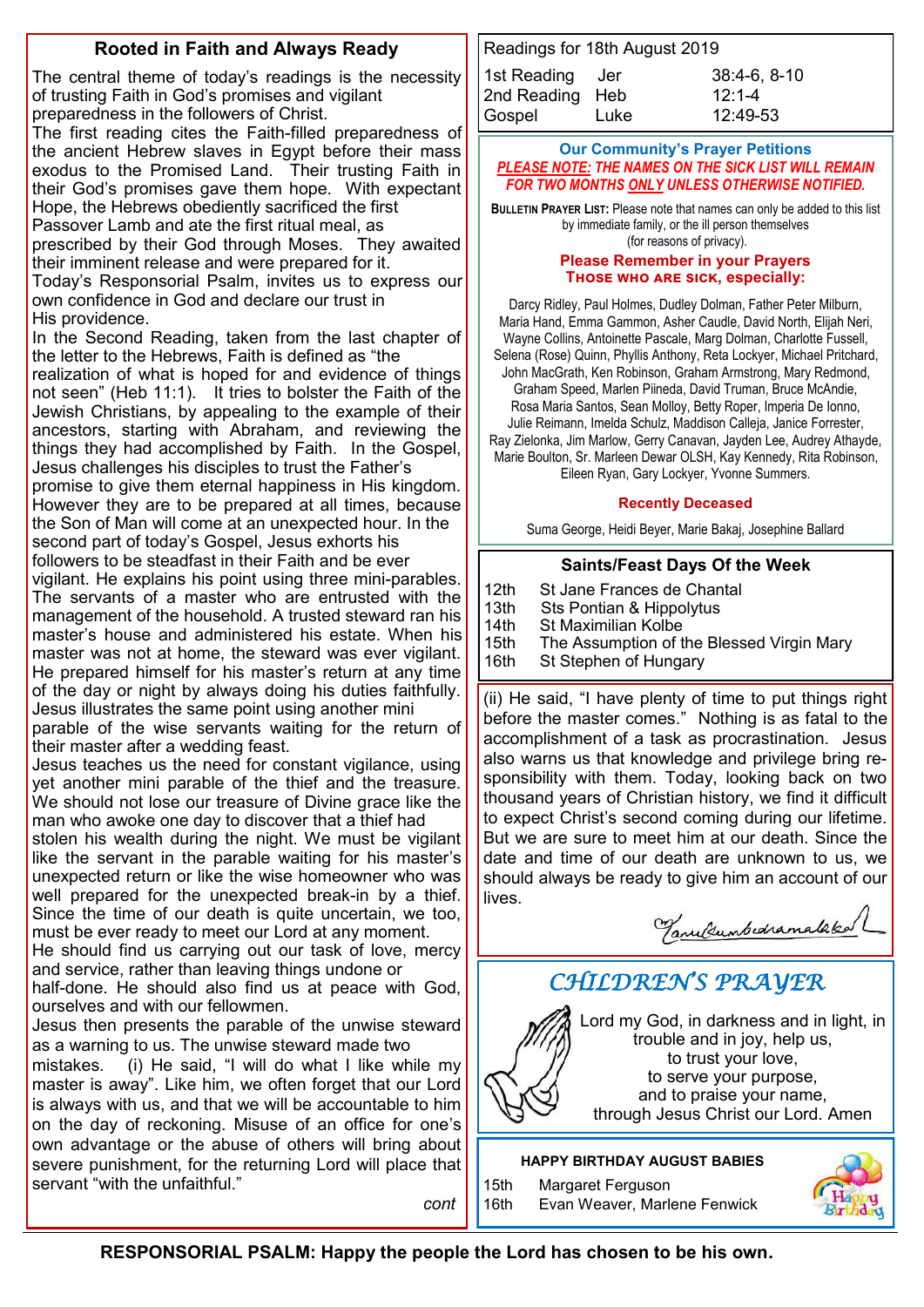#### **ST VINCENT DE PAUL HQ: 1300 729 202 from 9.00am — 1.00pm or www.vinnies.org.au**



# **St Vincent de Paul Modbury Conference**

*Lord your timeless lesson sings out in the voice of constant waves, in the wind through the trees and in the harmonies of life. Wash clean our ears to hear you, make us listen now, for we need your great wisdom to assist us in our life. Amen.*

Another busy week, again with 10 calls for assistance – mostly for food, but also some for clothing and furniture. Blankets are now also in demand as the fear of heaters creating a large power bill prevails.

Not as much spare bakery products on the heavy weeks.

#### **Pantry needs this week are:**

Tea Bags, Jam, Tinned Meat and Tinned Corn.

It will greatly help if any or all of these items could be placed in the Vinnies' collection basket.

Thank you and God Bless

### REACH OUT GROUP

Tuesday 13th August 2019 9.15am Mass at St John XXIII Followed by a cuppa. All Welcome

Reader: Margaret Dunn Offertory: Raphael Melegh & Irene Melegh Communion: Maureen Frost & Pam Ridley Altar Server: Jos Hensing

For information about Reach Out please call Maureen Kenny Ph: 8396 7682 or M: 0418 821 859



# DEVELOPMENT FUND 2019

Congratulations Barbara Sorrell No. 42 Drawn by Tony McGarry

Contact: Barbara Mathews 8258 8806 to be included in the draw.

#### **National Vocations Awareness Week**

Vocations come from families, communities and parishes. Strong families and communities are the place where vocations are first nurtured.

In this national Vocations Awareness Week, let us pray for all families in our parish, and for those preparing for marriage, let us also pray that our parish community may always be welcoming and encouraging of vocations to marriage, priesthood and consecrated life.

This weekend we will be holding the Appeal for Vocations, through which you will be contributing to the formation of Priests and the promotion of vocations for service in the Archdiocese

# **Craft Market – Face Painter/s needed**

Do you know of anyone who would be willing to volunteer their time to do some face painting at the Craft Market? If so, please contact Lea on 0431 092 725



#### **How can I be involved in the Archdiocesan Parish Pastoral Visitation?**

Firstly, by staying for a cuppa and meeting with the Vicar General, Fr Philip Marshall, and the Visitation Team when you attend Mass on the weekend of 7th / 8th September.

Secondly, and perhaps more importantly, by attending the cuppa and Question & Answer session in the Hall at Holy Trinity following the 10am Mass on the

15th September. Even if you prefer to attend your

regular Mass time, we do encourage you to come along to the Q&A session. This is a wonderful

opportunity to put any questions you have about the Church or the Archdiocese to the Vicar General.

Remember, we have been told that 'no topic is off the agenda'.

Finally, should you wish representatives of your group to participate in a meeting with the Visitation Team on their long day in the parish – Tuesday 10th September – you are invited to contact either Fr Manu or Carolyn Ost so we can accommodate you in the schedule.

So that we don't over burden the groups who regularly provide for us at our end of month cuppas, on the

noticeboard at the back of both churches you will find sign-up sheets calling for volunteers to assist with the donation and preparation of food, the serving of tea and coffee, or the clean up afterwards at each Mass on the weekend of 7th/8th September and the 10am Mass on 15th September.

### **\*Liturgy Assistants Roster October to December\***

The liturgy assistants roster for October to December 2019 will be drawn up soon. If you have any information that affects the roster or you are aware that you are not available for any reason for any ministry for which you have volunteered, please pass that information either to the parish office or directly to Therese Meyers on 0421 533 761 or [theresemeyers@gmail.com](https://www.paramodcath.com.au:2096/cpsess4468909295/horde/imp/dynamic.php?page=mailbox#) by 21st August 2019 Therese Meyers

#### **ANNIVERSARIES MASS**

*Sunday, September 22nd 2019 at 2.00pm in St Patrick's Church, Adelaide*

If you are celebrating an ordination, profession or marriage anniversary of 1, 5, 10, 15, 20, 25, 30, 35, 40, 50 and 60 or more years and wish to participate please contact Archdiocesan Events with your name, year of anniversary and address. RSVP by September 6th 2019 to Archdiocesan Events on 8210 8220 or via email [events@adelaide.catholic.org.au.](mailto:events@adelaide.catholic.org.au)

# **PARISH PASTORAL COUNCIL**

**The next meeting for the Parish Pastoral Council is on Tuesday, the 13th August at St John XXIII Meeting Room at 7pm.**

 **GOSPEL ACCLAMATION: Alleluia, alleluia! Be watchful and ready: you know not when the Son of Man is coming**